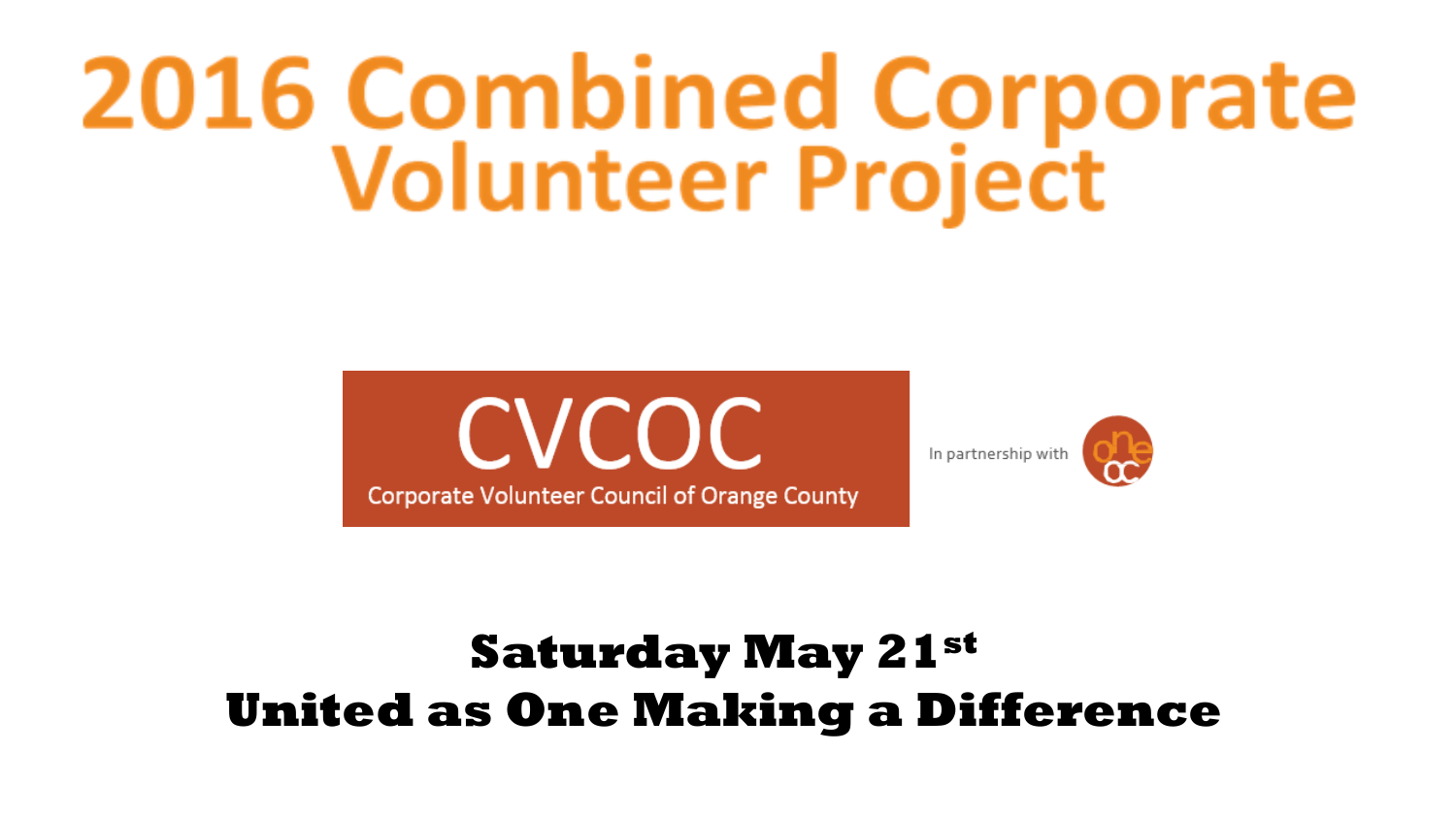### CVCOC Project Assignments

- BJ's Restaurants Drug free Project South
- Disneyland Resort- Building Community Connections Project
- Edwards Lifesciences- Madison Elementary Library Restoration Project
- First American Title Insurance-Building a Strong Future – Kindergarten Project
- Kaiser Permanente-Community Health and Safety Project
- Macy's-Video and PR coordination
- PAAMCO- Drug free Project East
- Pacific Dental Services/The Smile Generation-Madison Elementary Beautification Project
- Pacific Life -Planting Seeds for Success Project
- PIMCO Foundation- Planting Seeds for Success Project
- Ricoh Electronics Growing Seeds For Success Mural Project
- Taco Bell-Taco Bell Lunch Site
- TaxAudit.com Planting Seeds for Success Beautification Sign Project
- United Healthcare-KidWorks Connection Project
- UPS Hydration stations/Project supply transportation/Resource fair
- US Bank- Evergreen Cedar Community Beautification Project & Resource Fair
- Western Digital-"Put In Cup" Mural Design Project
- Yum on behalf of Taco Bell- Parking attendance
- Cummins Pacific- Madison Elementary Beautification Project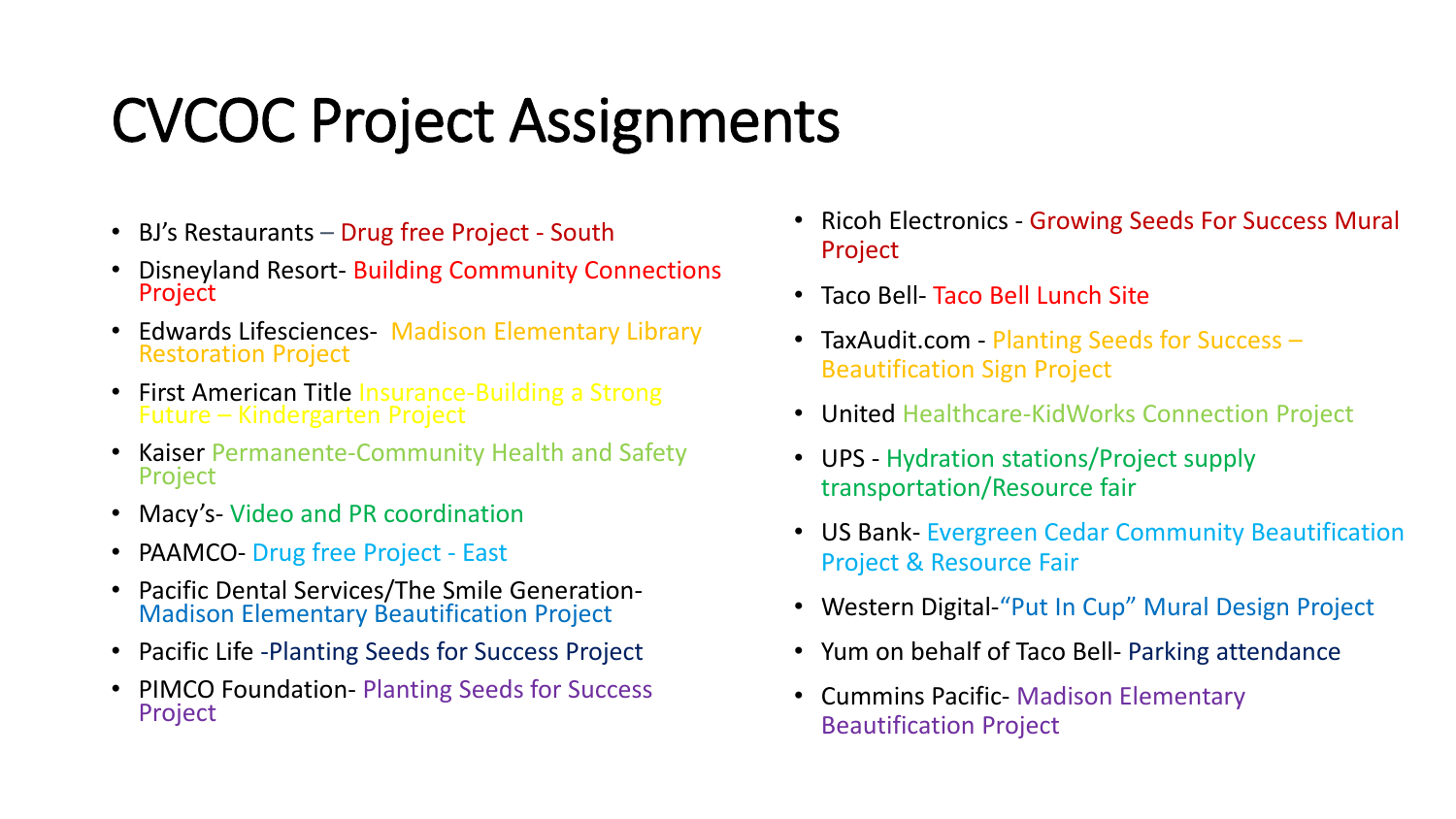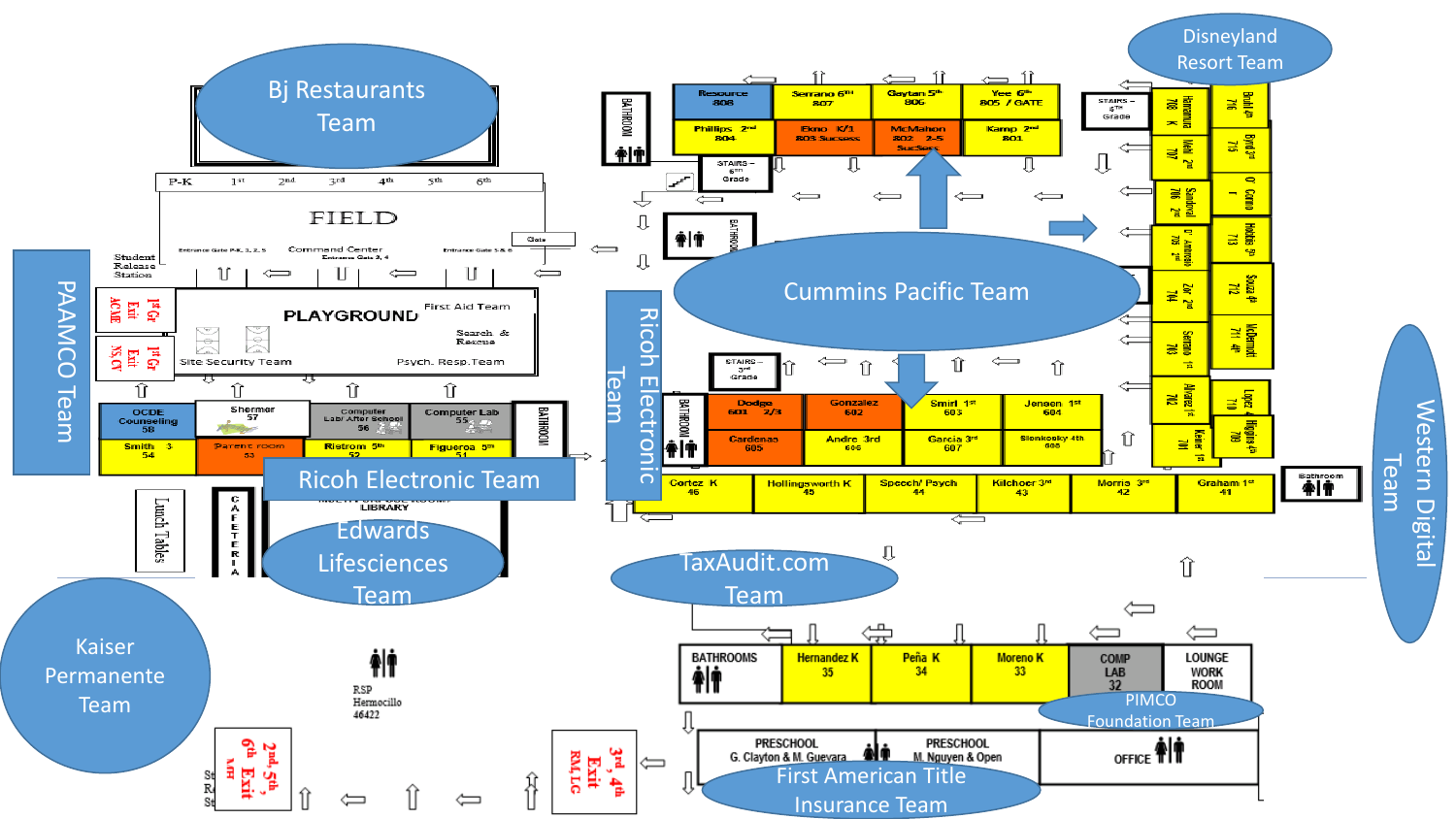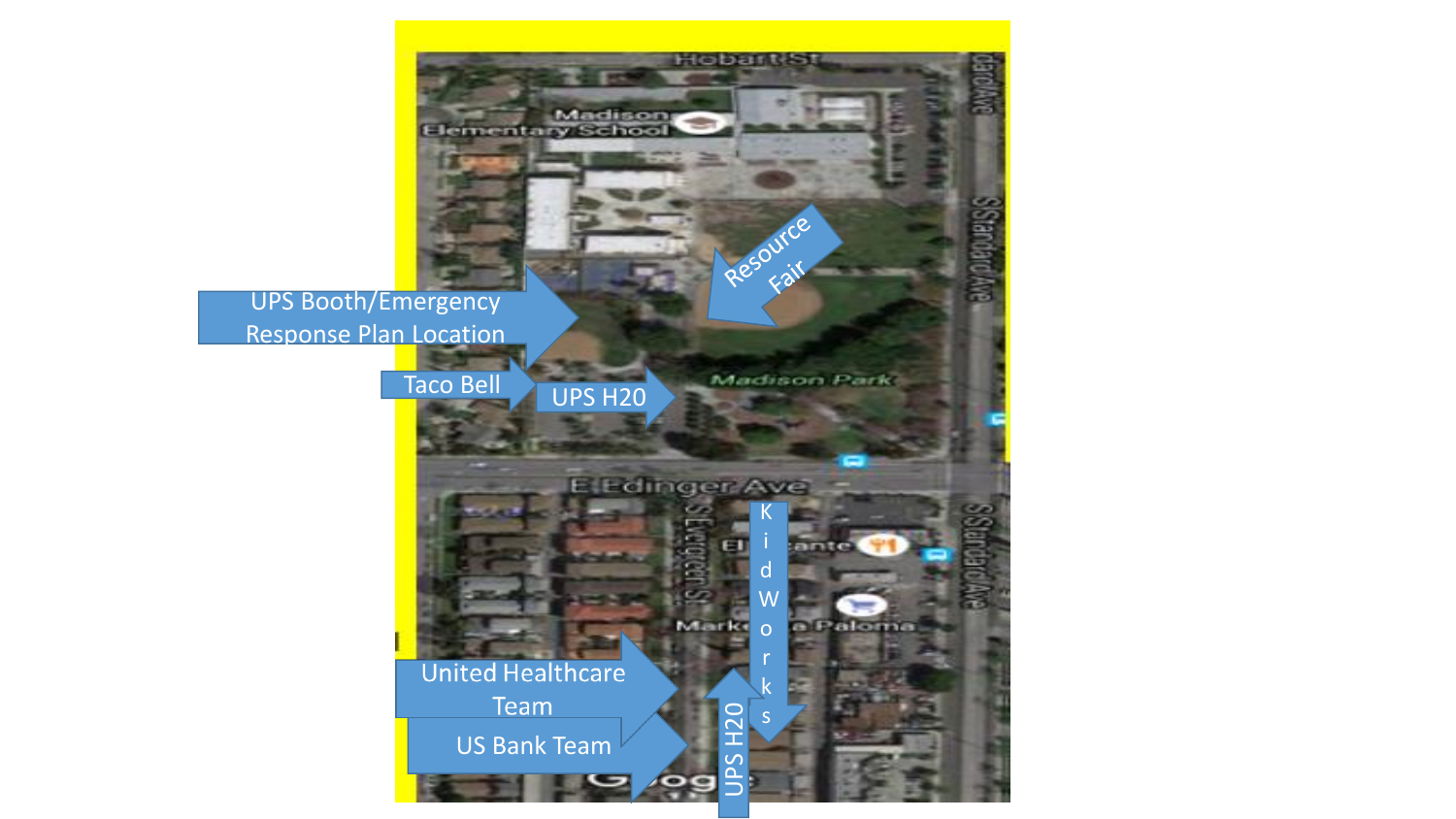### Event Parking Available Starting at 5am

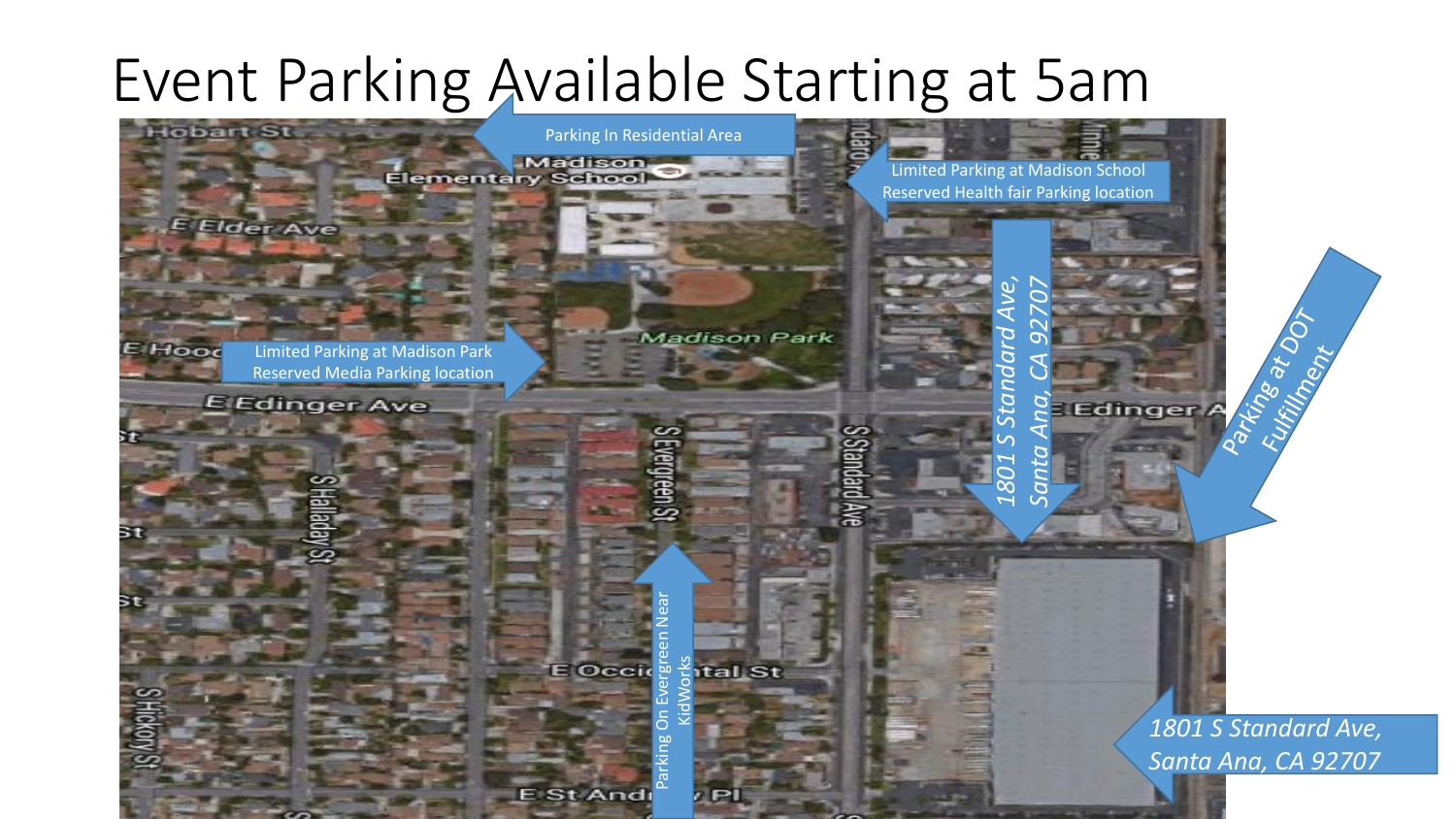## **Event Schedule:**

- **Morning Reception Location:** Madison School Library 7 a.m. to 8 a.m.
- **Opening Ceremonies Location:** Madison School Library 8 a.m. to 8:10 a.m.
- **Group Picture Location:** Madison School Library 8:10 a.m. to 8:13 a.m.
- **Instructions for Leads and group assignments** 8:13 a.m. to 8:15 a.m.
	- \*Projects run from 8:15am to approx. 11am depending on project\*
- **Lunch provided by Taco Bell** from 10:30 a.m. to Noon
	- **Location:** Madison Park Parking Lot
	- **Area:** Taco Bell Truck
- **Closing Ceremonies: 12:00 Noon**
	- **Women Veterans Unity Group - Flag Ceremony Location:** Madison Park
	- **Area:** Baseball Diamond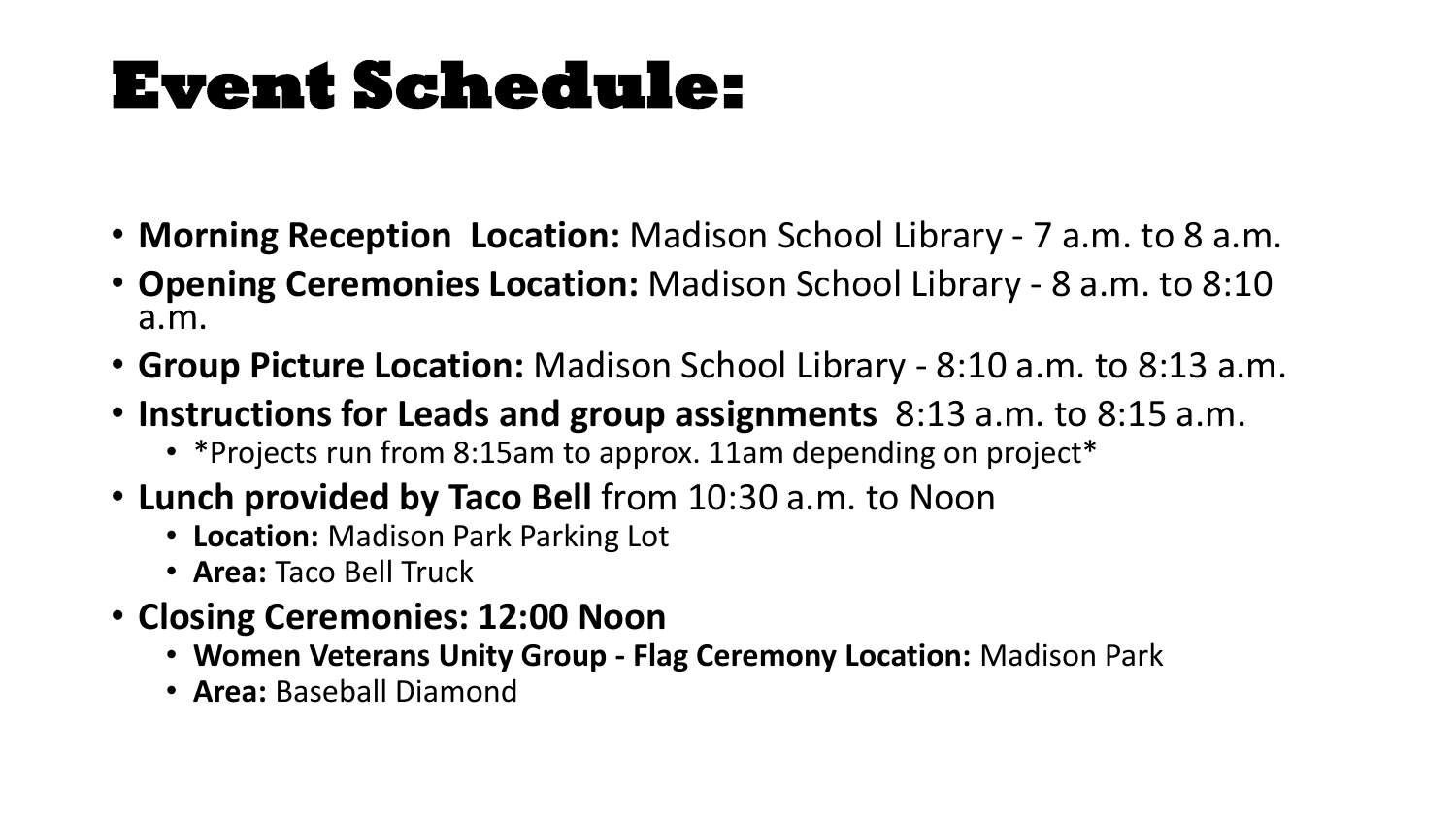### BJ's Restaurants

#### **Drug free Project - South**

**Location:** Madison Elementary School

**Description of project:** Assist students on drug free ties on the south end of campus fences encouraging a drug free environment. In addition, clean area grounds near project site, have students sign drug free poster and hand out candy.

**Materials/Tools to bring if available:** All Items will be provided for this project.

**Suggested items to bring:** Hats, and, sunscreen.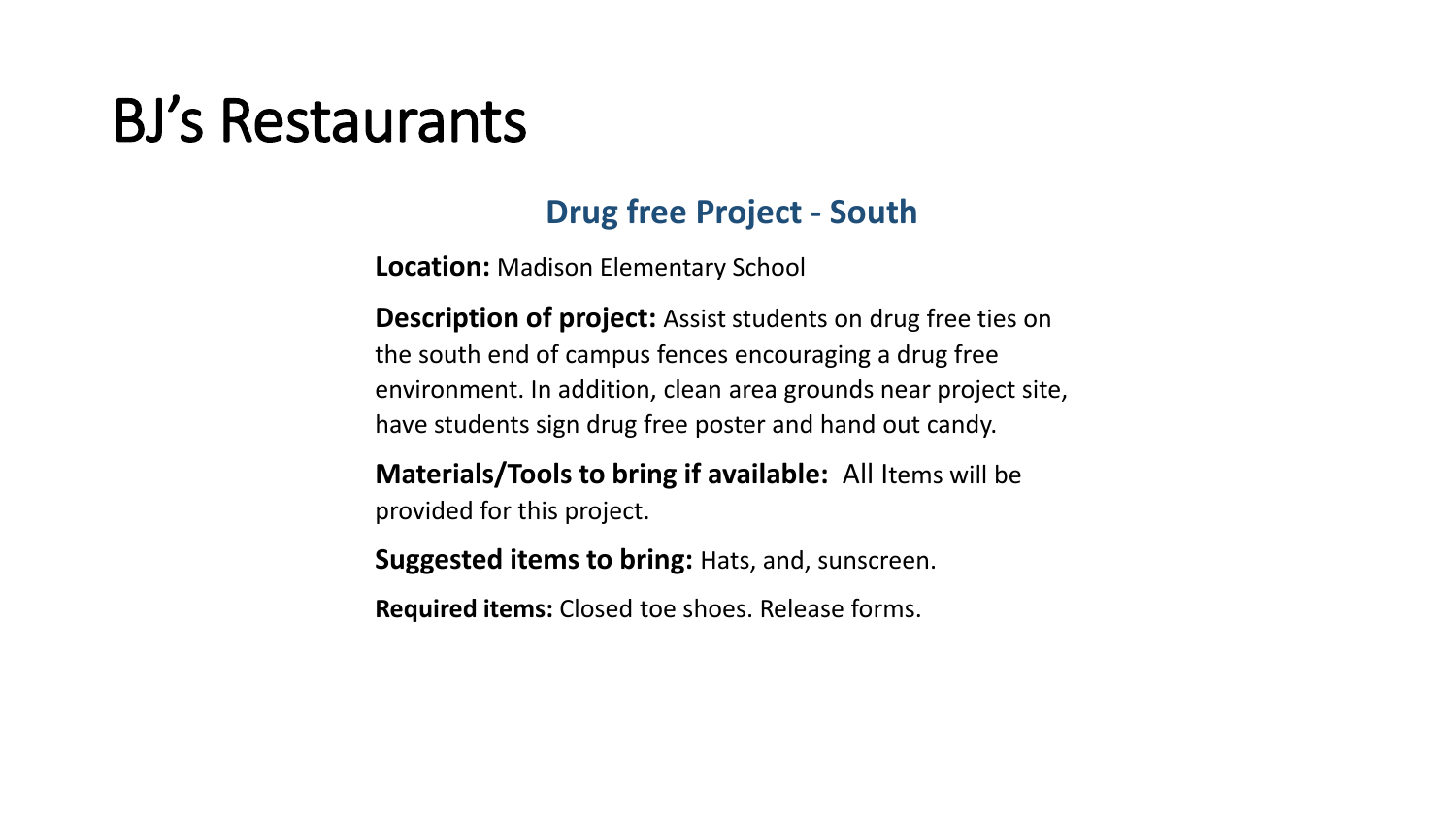### Disneyland Resort

#### **Building Community Connections Project**

**Location:** Madison Elementary School

**Description of project:** Assist local artist on new mural on the south end of campus near the current community garden. In addition, clean area grounds, build benches, planters, add moveable free standing wooden crib planters, plant vegetables, and vegetation.

**Materials/Tools to bring if available:** Flat head screw drivers, wrenches, standard screw drivers, brooms. These items will be provided as well, however to expedite the project additional items are advised.

**Suggested items to bring: Hats, gloves, sunscreen.** 

**Required items:** Closed toe shoes.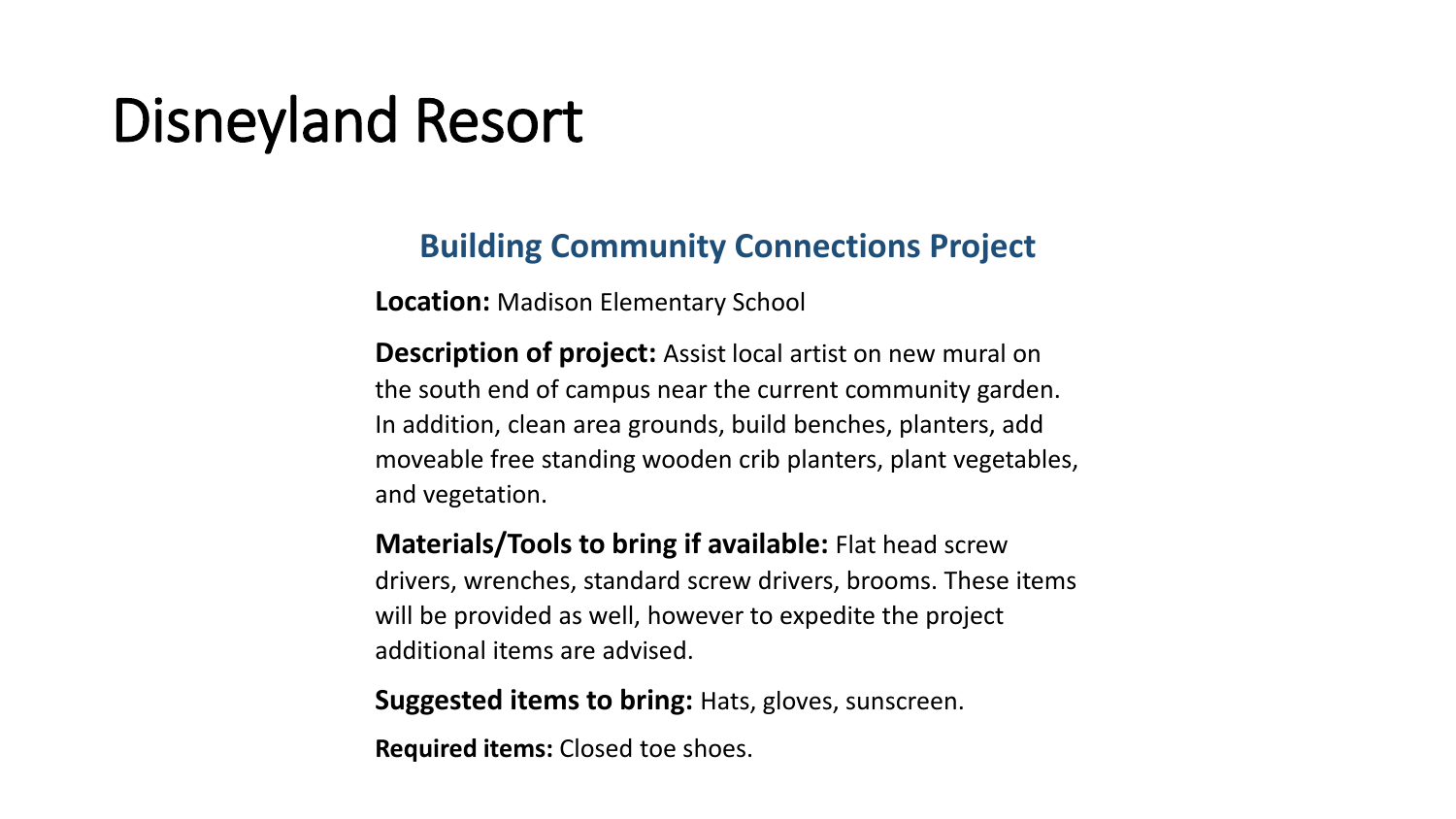### Edwards Lifesciences

### **Madison Elementary Library Restoration**

**Project**

**Location:** Madison Elementary School

**Description of project:** Clear library of old items, clean stage and surrounding area. Remove old materials, replacing with new materials, and books. Create a better learning environment that encourages parent participation. In addition, organize existing books, clean area grounds near project site, have students sign up for reading challenge.

**Materials/Tools to bring if available:** Small buckets, rags, and brooms. All Items will be provided for this project. These items will be provided as well, however to expedite the project additional items are advised.

**Suggested items to bring:** Radio/music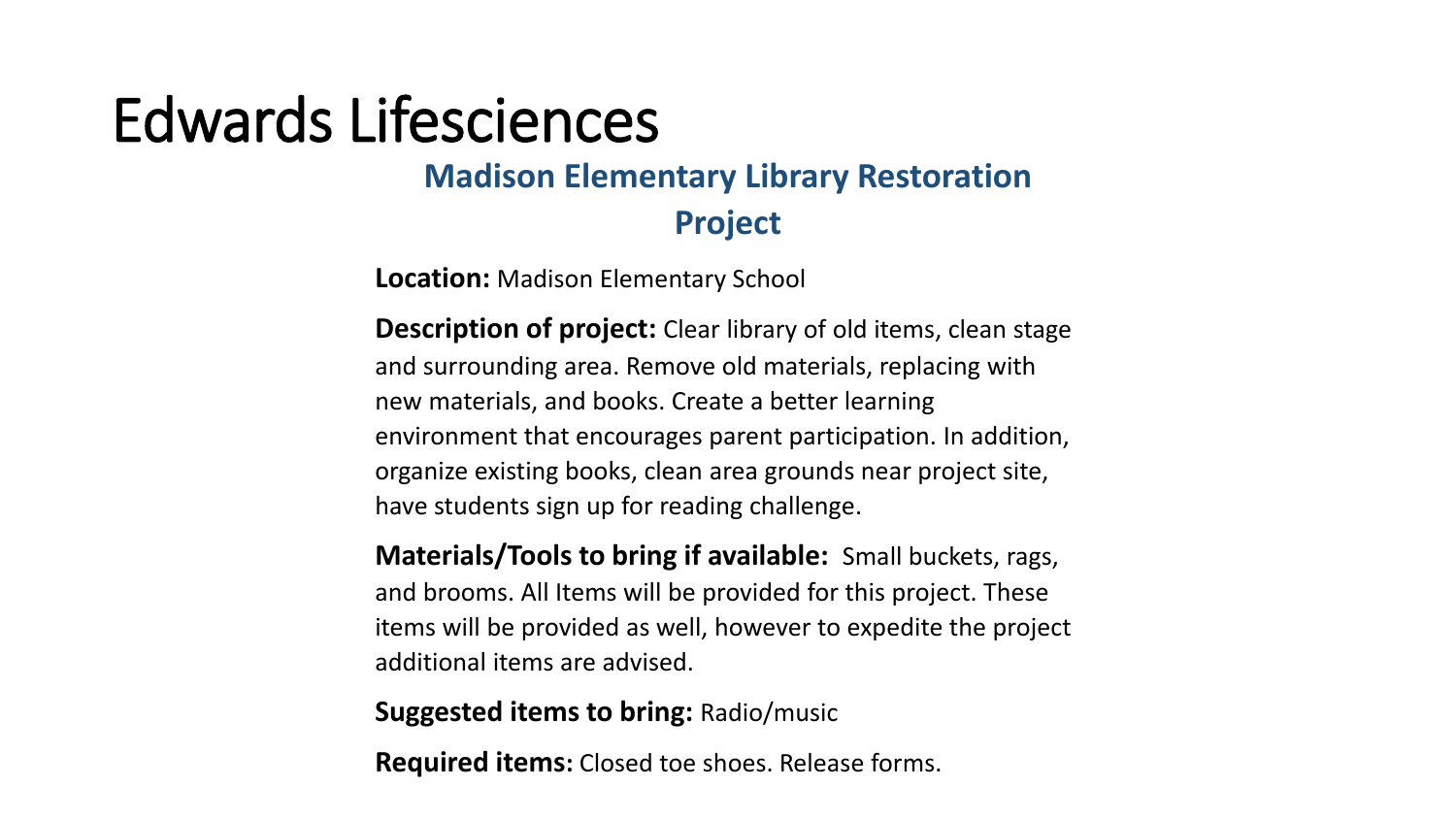### First American Title Insurance

### **Building a Strong Future – Kindergarten Project**

**Location:** Madison Elementary School

**Description of project:** Painting in the Pre-K and Kindergarten playground making it bright and cheerful. Adding physical activity areas. In addition, include a number and letter border design around the perimeter of the playground. Clean area grounds, paint benches, add planters, plant vegetables, and vegetation.

**Materials/Tools to bring if available:** Brooms, gardening tools, towels or padding for ground work to protect knees. These items will be provided as well, however to expedite the project additional items are advised.

**Suggested items to bring:** Hats, gloves, sunscreen.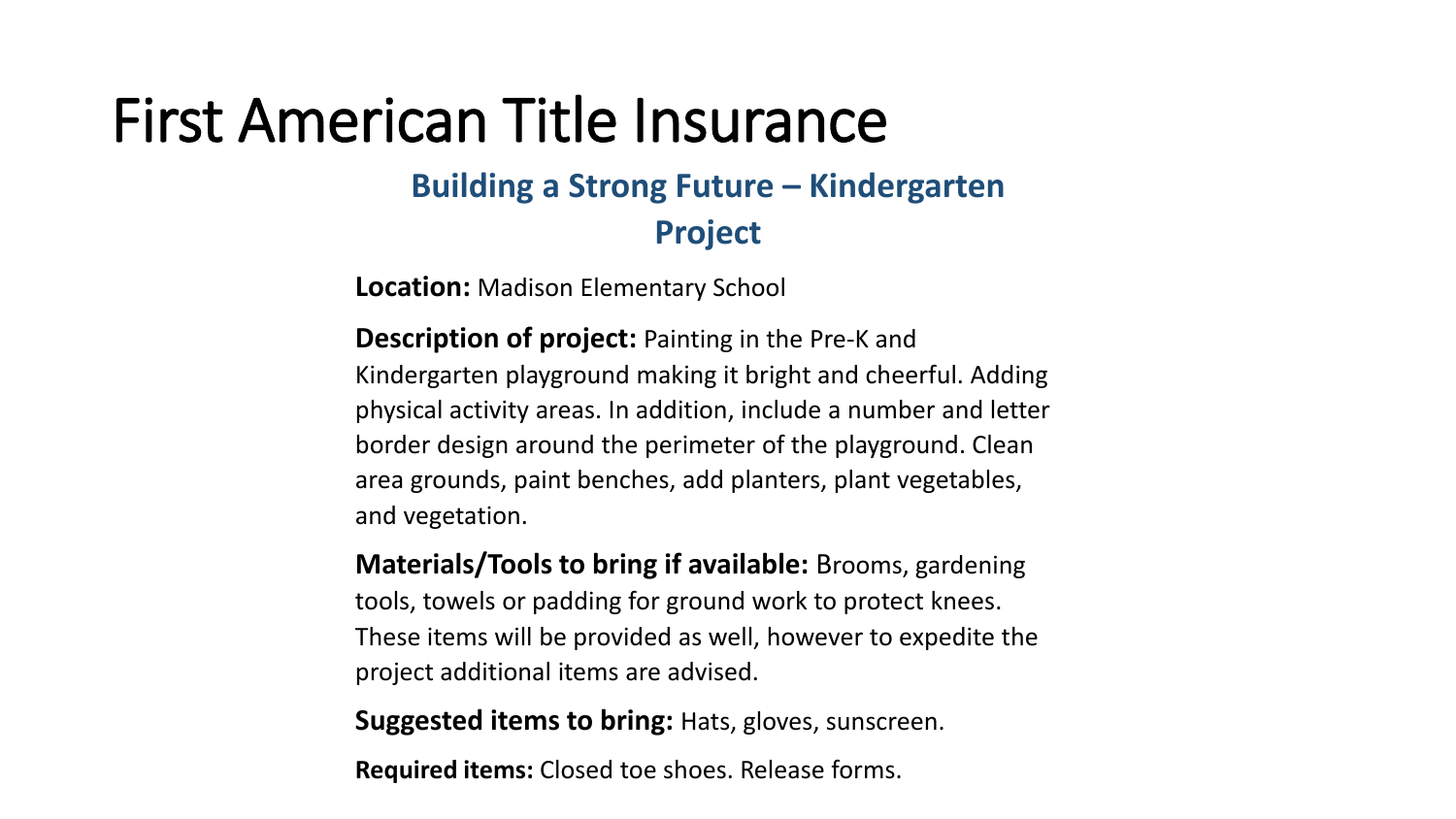### Kaiser Permanente

#### **Community Health and Safety Project**

**Location:** Madison Elementary School

**Description of project:** Assist local police department on bicycle safety awareness; handing out bicycle helmets. Also, assist CHP in the car seat safety program; handing out new car seats, and recycling old seats. In addition, clean area grounds near project site, keeping children entertained at art crafts table while they are waiting for physicals.

**Materials/Tools to bring if available:** All Items will be provided for this project.

**Suggested items to bring:** Hats, chairs, and, sunscreen.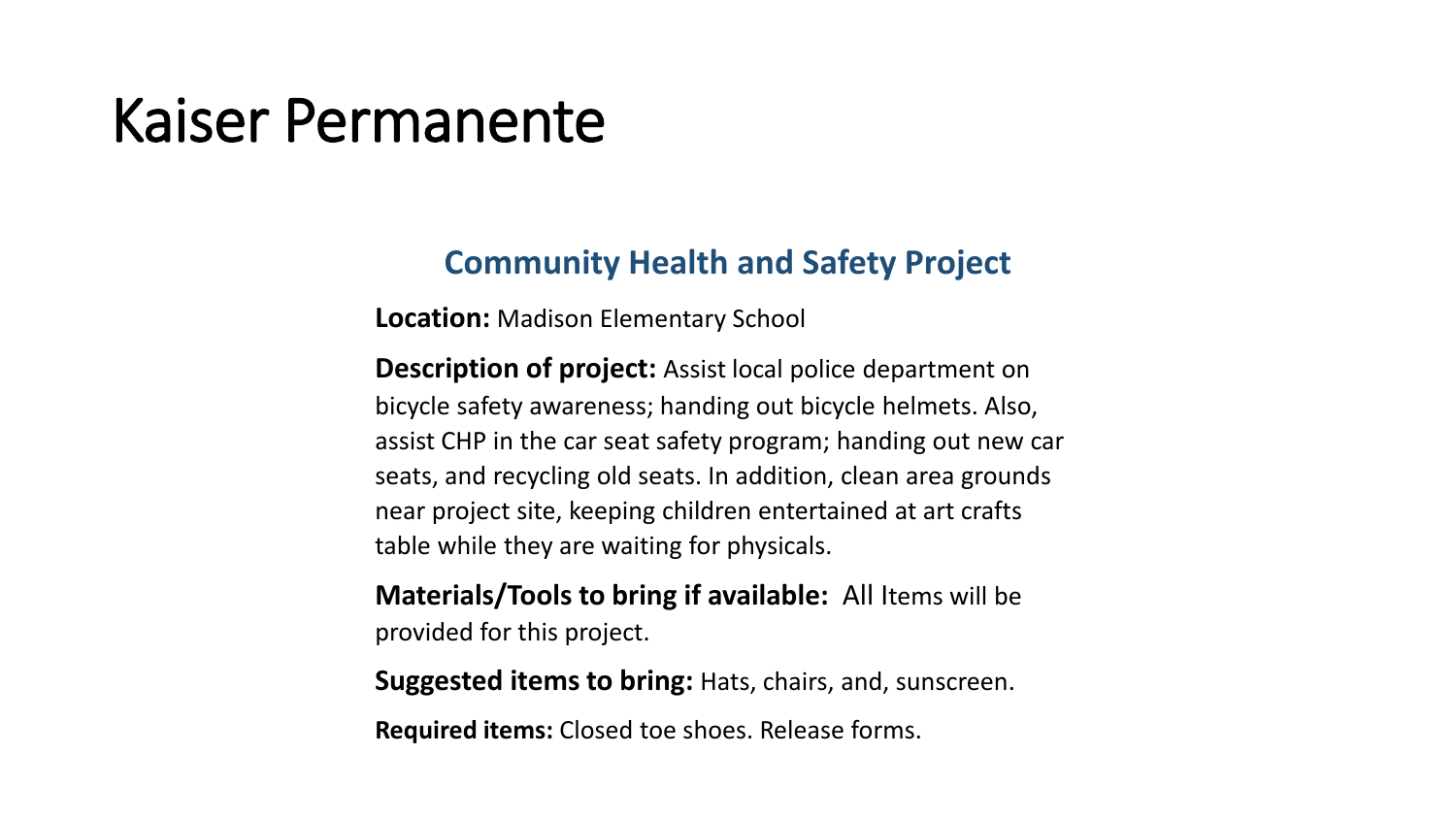### PAAMCO

#### **Drug free Project - East**

**Location:** Madison Elementary School

**Description of project:** Assist students on drug free ties on the south end of campus fences encouraging a drug free environment. In addition, clean area grounds near project site, have students sign drug free poster and hand out candy.

**Materials/Tools to bring if available:** All Items will be provided for this project.

**Suggested items to bring:** Hats, and, sunscreen.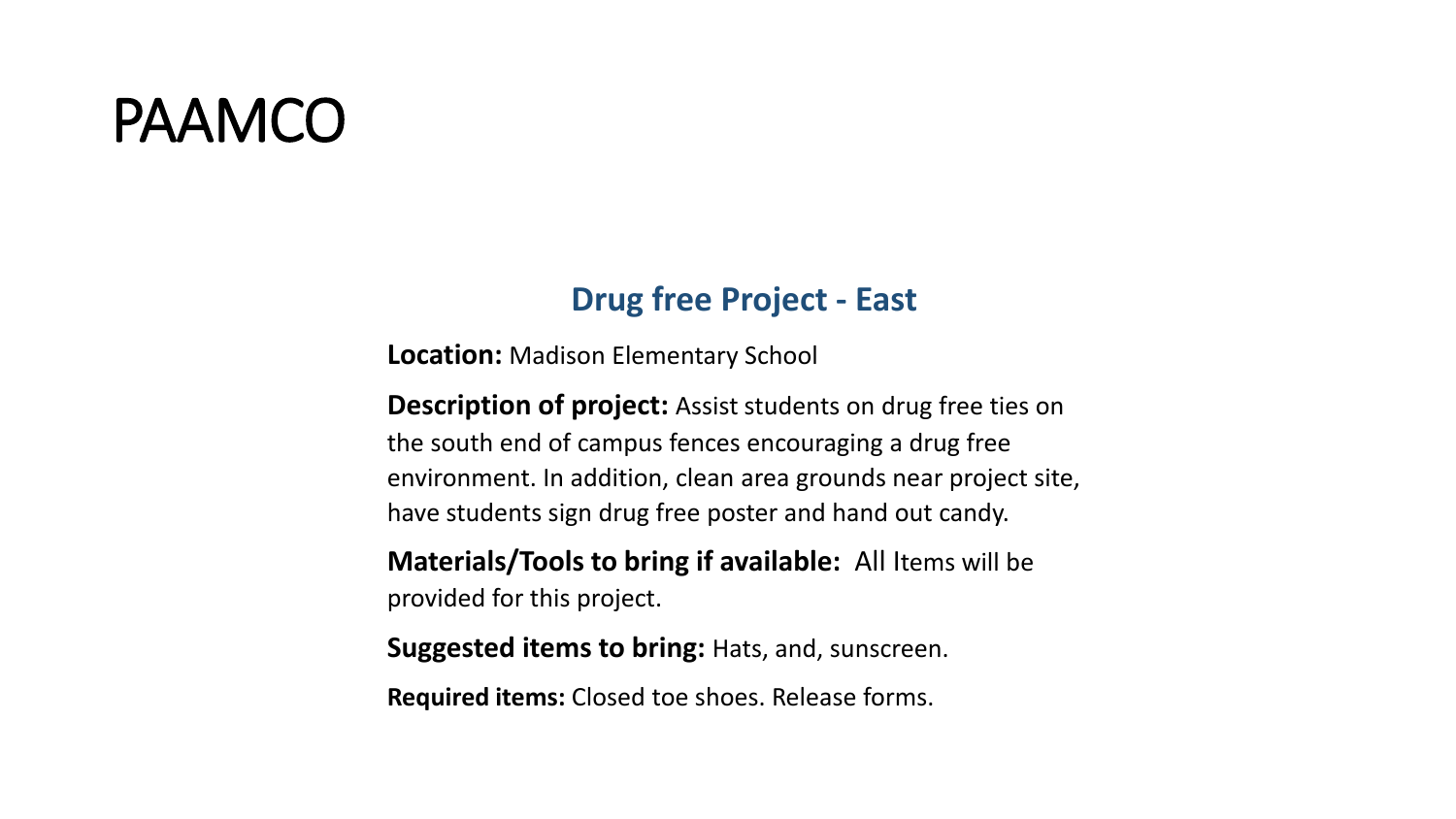### Pacific Dental Services & The Smile Generation

#### **Madison Elementary Beautification Project**

**Location:** Madison Elementary School

**Description of project:** In preparation for logo installation and painting, your team will complete window and door treatments. Clearing debris, and cleaning surfaces. In addition, your team will assist in general grounds clean up near project site.

**Materials/Tools to bring if available:** Small buckets, rags, and brooms. These items will be provided as well, however to expedite the project additional items are advised.

**Suggested items to bring:** Radio/music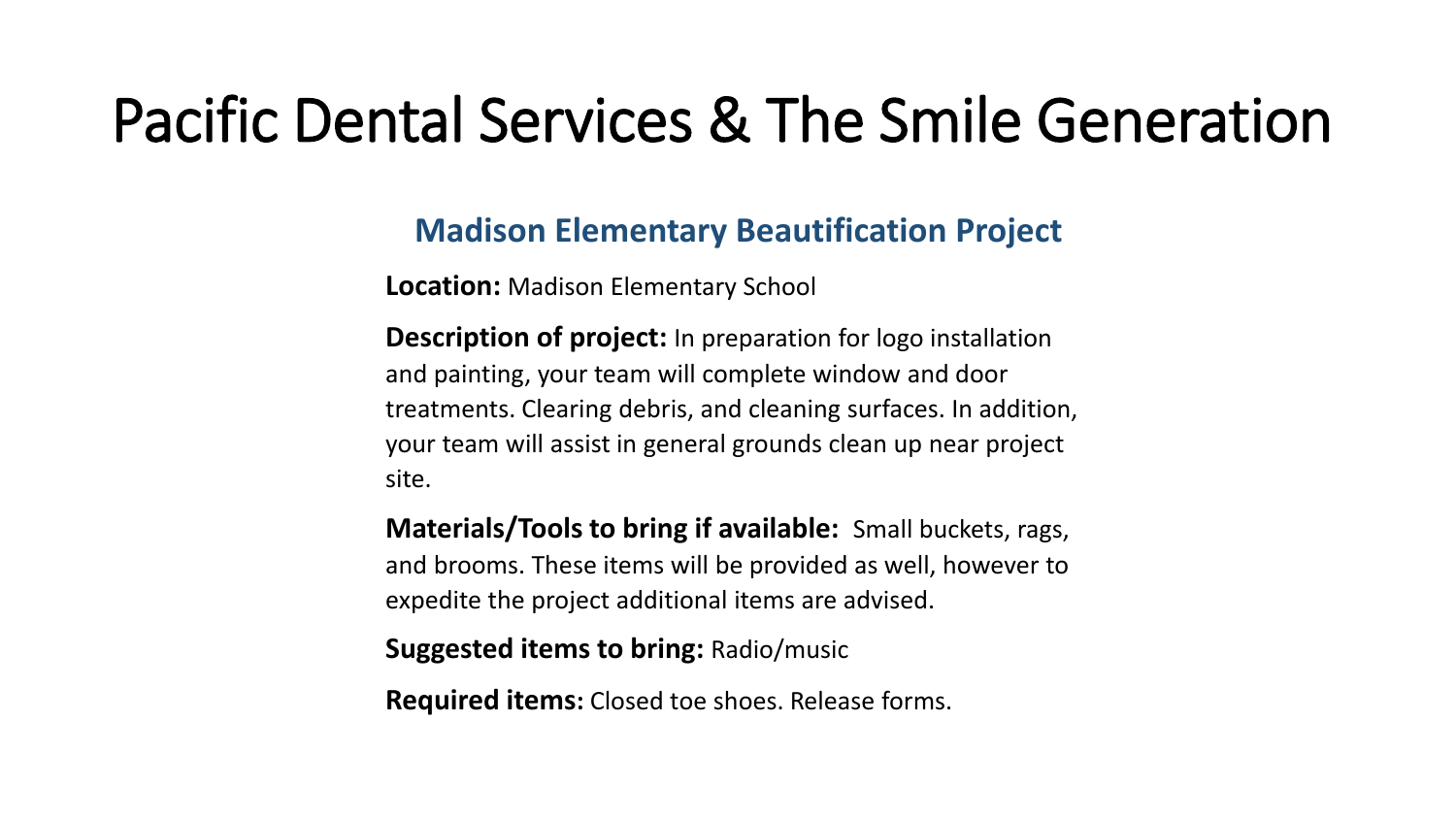### Pacific Life

#### **Planting Seeds for Success Project**

**Location:** Madison Elementary School

**Description of project:** Plant vegetables, and vegetation in breezeway garden. In addition, complete Drug free project on west fence, trash removal, and general grounds clean up.

**Materials/Tools to bring if available:** Brooms, and gardening tools. These items will be provided as well, however to expedite the project additional items are advised.

**Suggested items to bring:** Hats, gloves, sunscreen.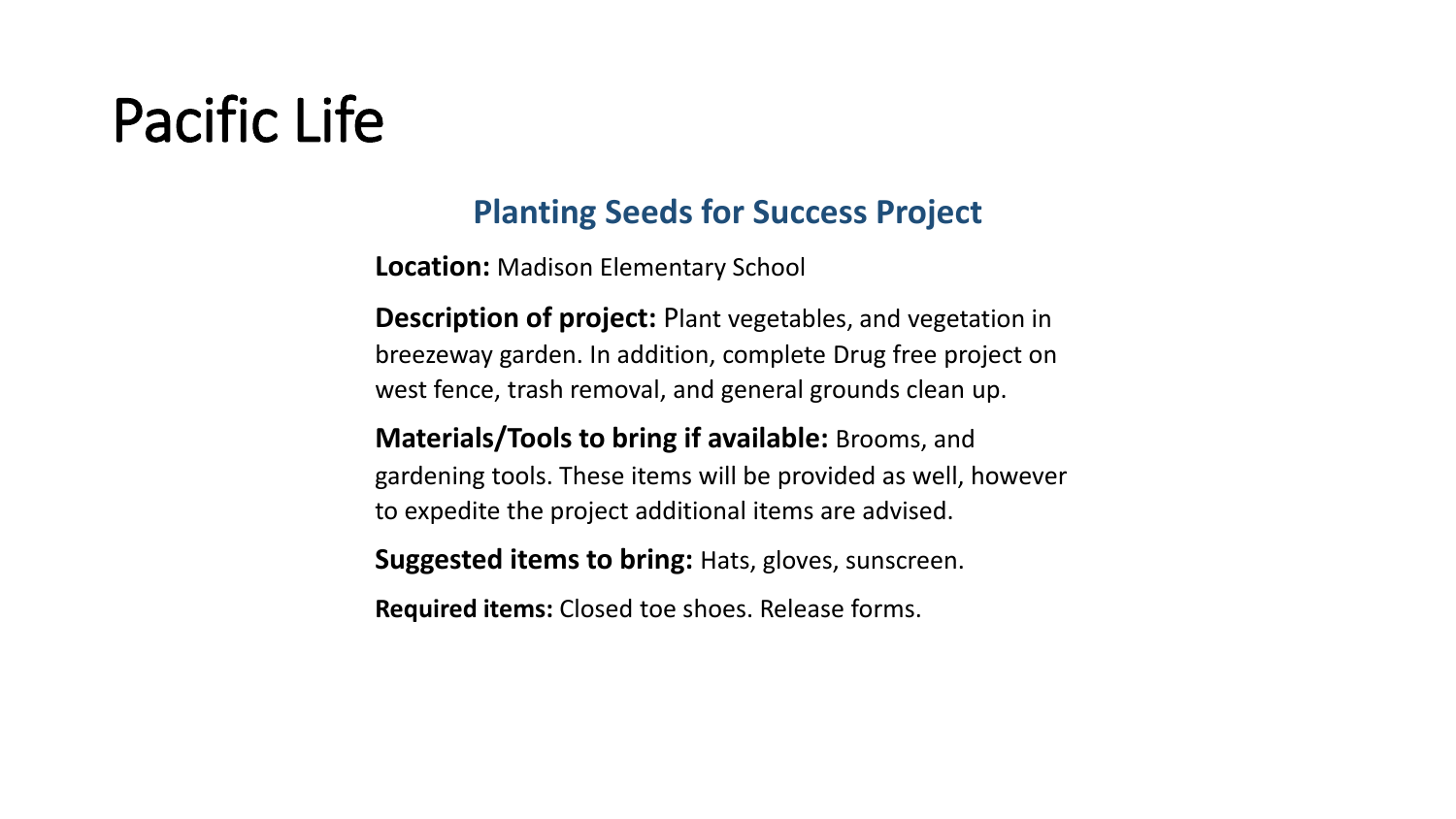### PIMCO Foundation

#### **Planting Seeds for Success Project**

**Location:** Madison Elementary School

**Description of project:** Restoration project of existing garden outside the main office leading to classrooms. Project is to enhance future learning projects, and a peaceful environment. Planters will need to be cleaned out, re-enforced, and painted. In addition, vegetables will need to be planted, trashed removed, and general grounds cleaned up.

**Materials/Tools to bring if available:** Brooms, buckets, and gardening tools. These items will be provided as well, however to expedite the project additional items are advised.

**Suggested items to bring: Hats, gloves, sunscreen.**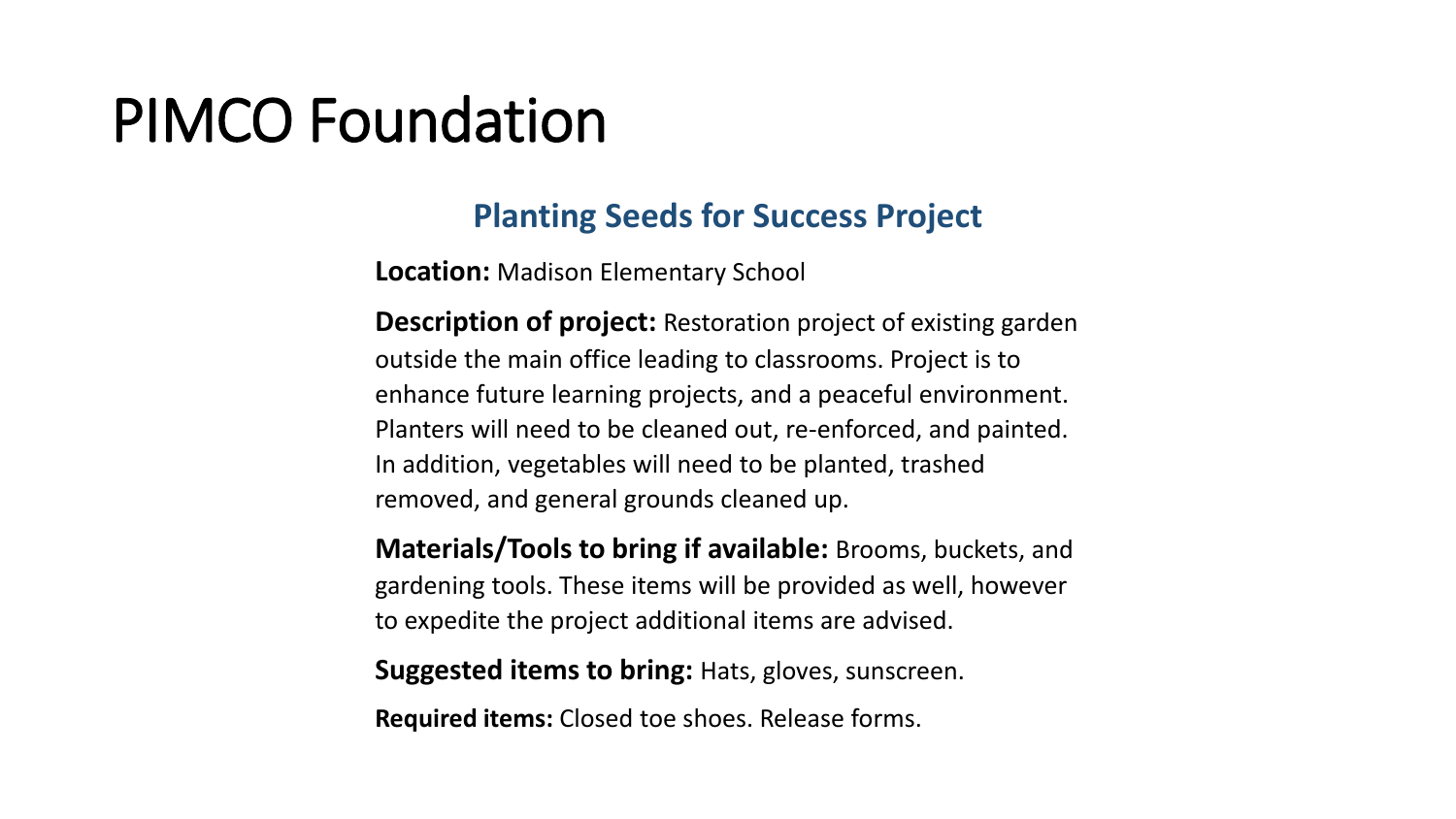### Ricoh Electronics

#### **Growing Seeds For Success Mural Project**

**Location:** Madison Elementary School

**Description of project:** Assisting local artist in restorations of two murals outside the lunch area and touching up garden theme mural in the breeze way, making it bright and cheerful. In addition, plant vegetation in four of the tree planters along mural area, clean area grounds.

**Materials/Tools to bring if available:** Brooms, gardening tools, towels or padding for ground work to protect knees. These items will be provided as well, however to expedite the project additional items are advised.

**Suggested items to bring: Hats, gloves, sunscreen.**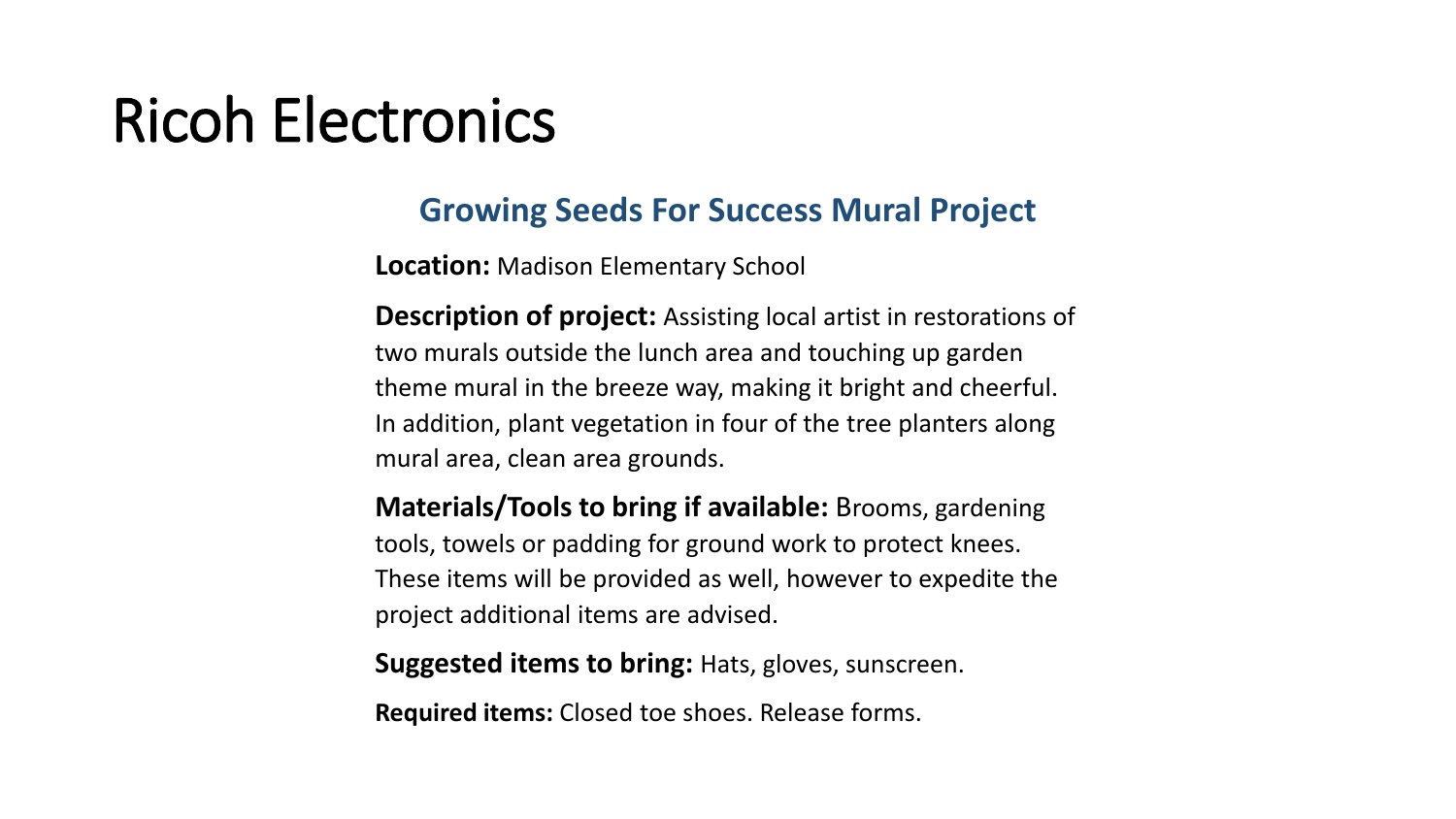### Taco Bell

#### **Taco Bell Lunch Site**

**Location:** Madison Park

**Description of project:** Lunch to be served starting at 10:30am – Noon. All though we will be serving the community, volunteers will have wrist bands. If two separate lines could be established that would be appreciated. Let us know if you need any assistance in this.

**Materials/Tools to bring if available:** Please let us know if you will need any assistance or equipment.

**Suggested items to bring:** Hats, and, sunscreen.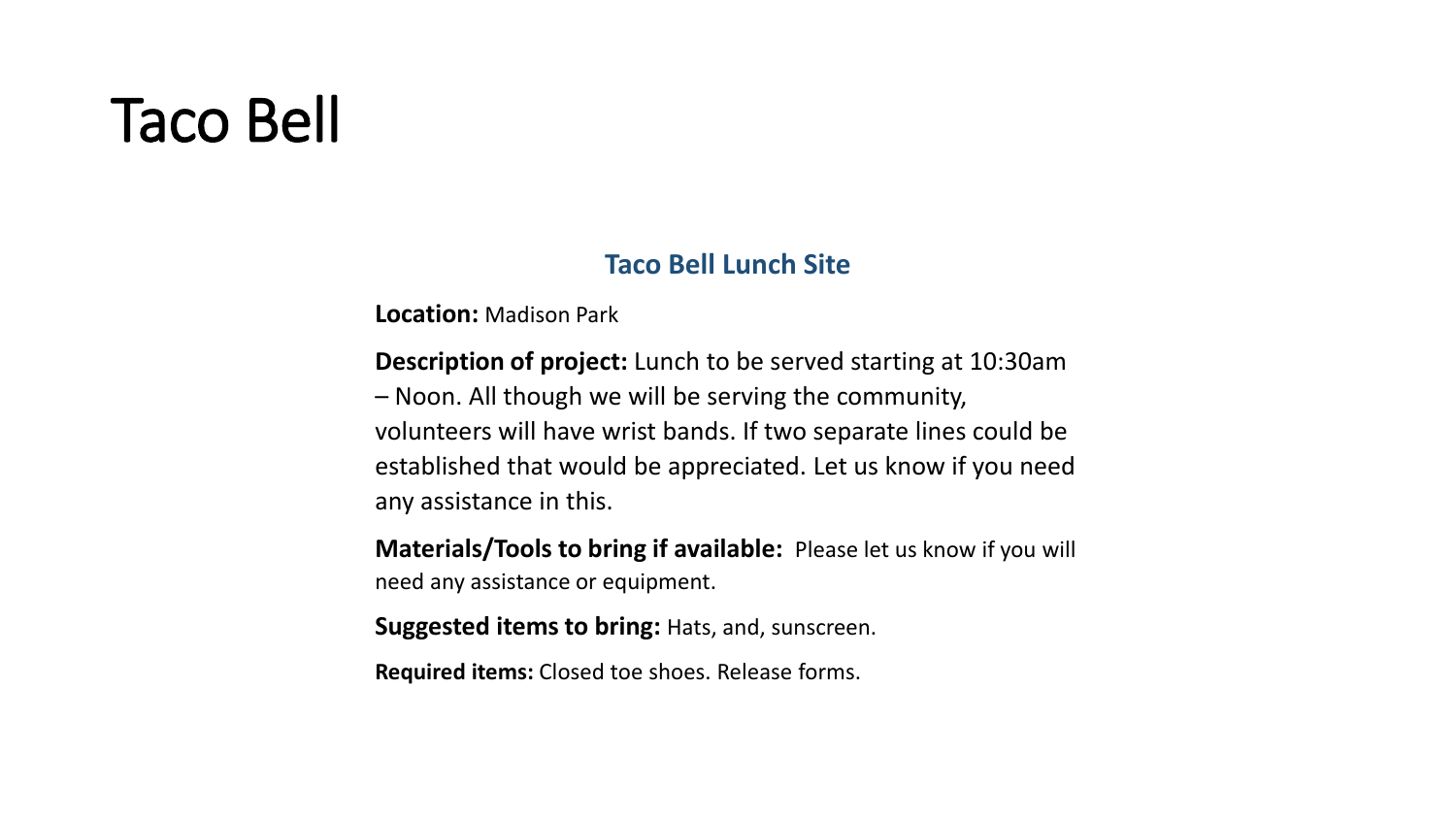### TaxAudit.com

### **Planting Seeds for Success – Beautification Sign Project**

**Location:** Madison Elementary School

**Description of project:** Painting and decorating of small planter signs. These signs will help make the gardens a learning experience and make the gardens bright and cheerful. In addition, as signs dry runners will be needed to take the signs to the gardens to be installed.

**Materials/Tools to bring if available:** Small brushes and Sharpies. These items will be provided as well, however to expedite the project additional items are advised.

**Suggested items to bring:** Hats, sunscreen.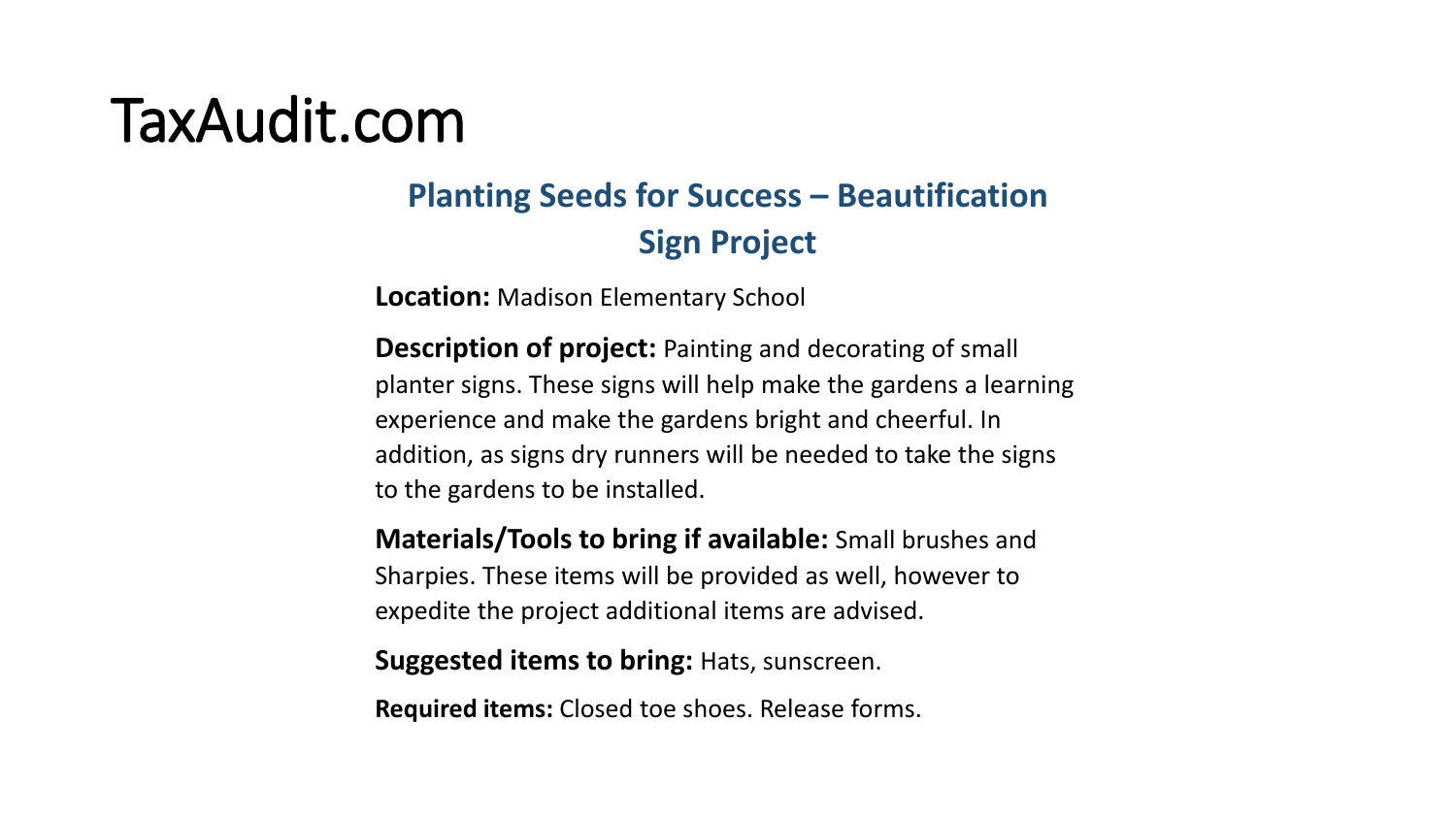### United Healthcare

#### **KidWorks Connection Project**

#### **Location: KidWorks 1721 S. Evergreen**

**Description of project:** Assist media with KidWorks student interviews. In addition, clean area grounds, build moveable free standing wooden crib planters, plant vegetables, and two trees in front of center. If time permits, assist in fence painting in neighborhood.

**Materials/Tools to bring if available:** Flat head screw drivers, wrenches, standard screw drivers, brooms, gardening tools. These items will be provided as well, however to expedite the project additional items are advised.

**Suggested items to bring:** Hats, gloves, sunscreen.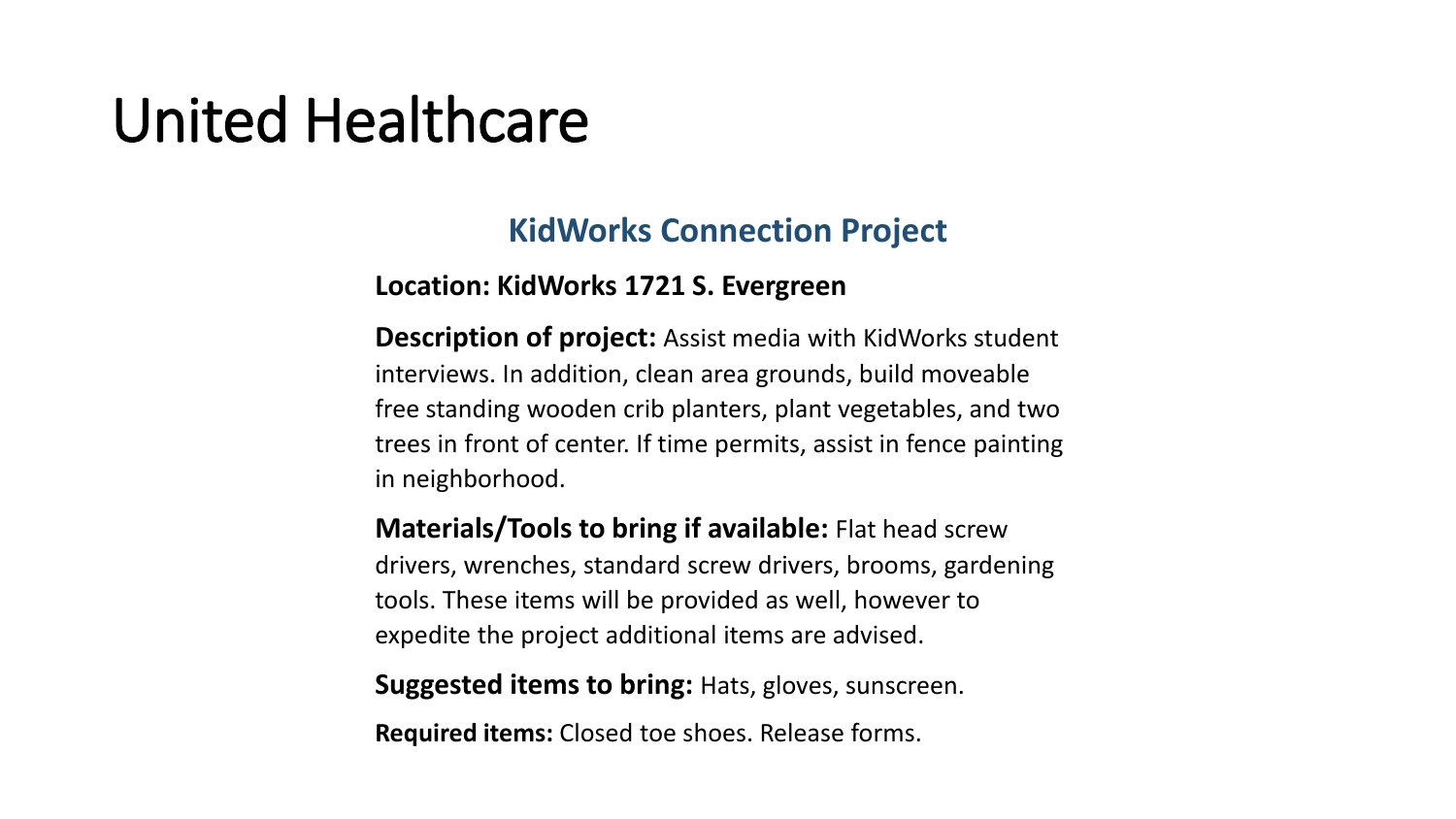### US Bank **Evergreen Cedar Community Beautification Project & Resource Fair**

**Location:** KidWorks surrounding community and Madison Park

**Description of project:** Assisting Love Santa Ana in restorations of Evergreen and Cedar streets fence lines. Objection is to create a clean and peaceful environment by putting fresh paint on the outside residential housing leading to KidWorks. In addition, clean area grounds removing trash. Your team will also have a table available to you at the resource fair.

**Materials/Tools to bring if available:** Paint brushes, rollers, brooms, towels or padding for ground work to protect knees. These items will be provided as well, however to expedite the project additional items are advised.

**Suggested items to bring:** Hats, gloves, sunscreen.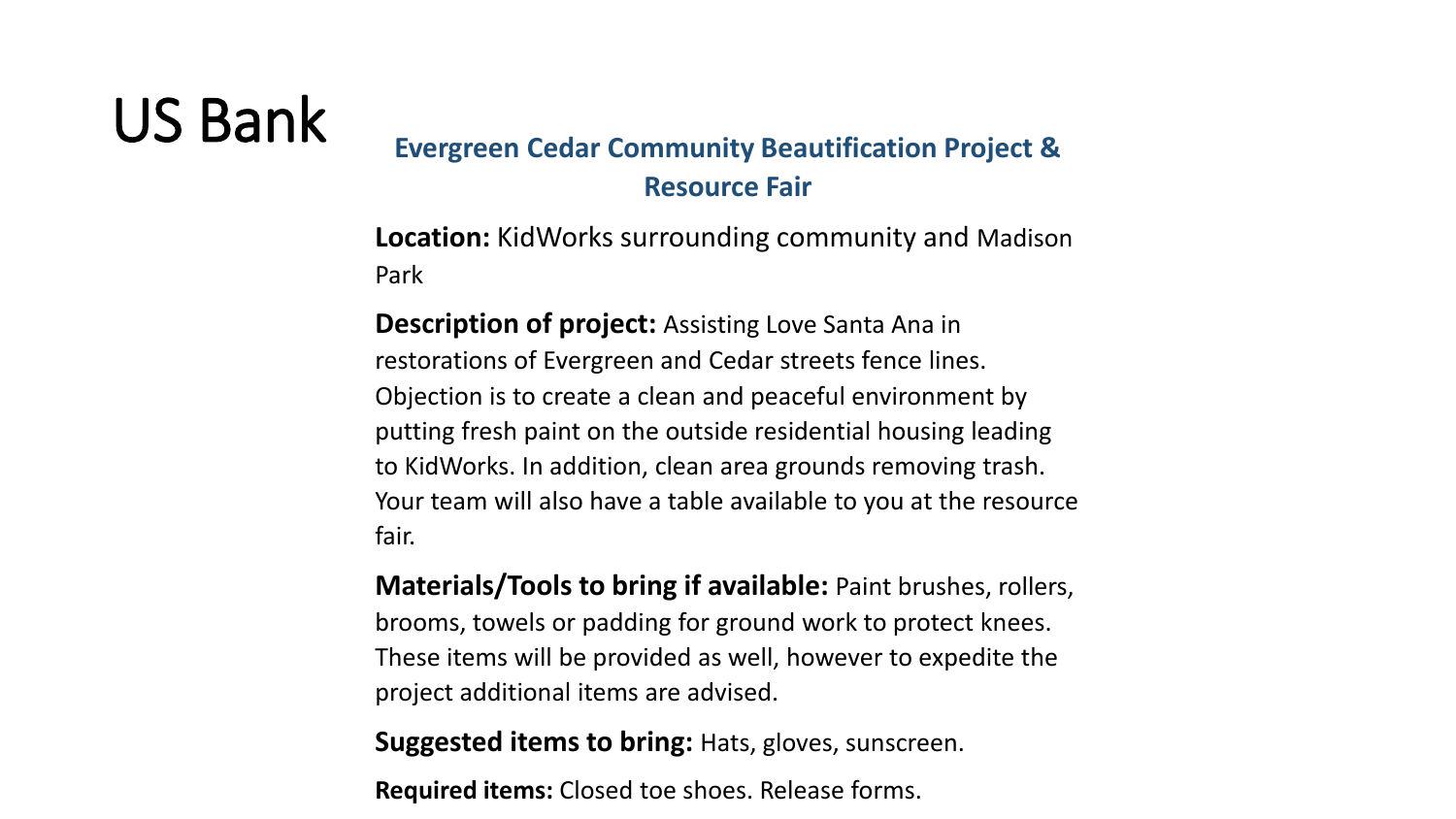### Western Digital

#### **"Put In Cup" Mural Design Project**

**Location:** Madison Elementary School

- **Description of project:** Create a mural using sturdy cup shapes by installing them on the surrounding fence line. In addition, clean area grounds near project site.
- **Materials/Tools to bring if available:** All Items will be provided for this project.
- **Suggested items to bring:** Hats, gloves, and, sunscreen.
- **Required items:** Closed toe shoes. Release forms.